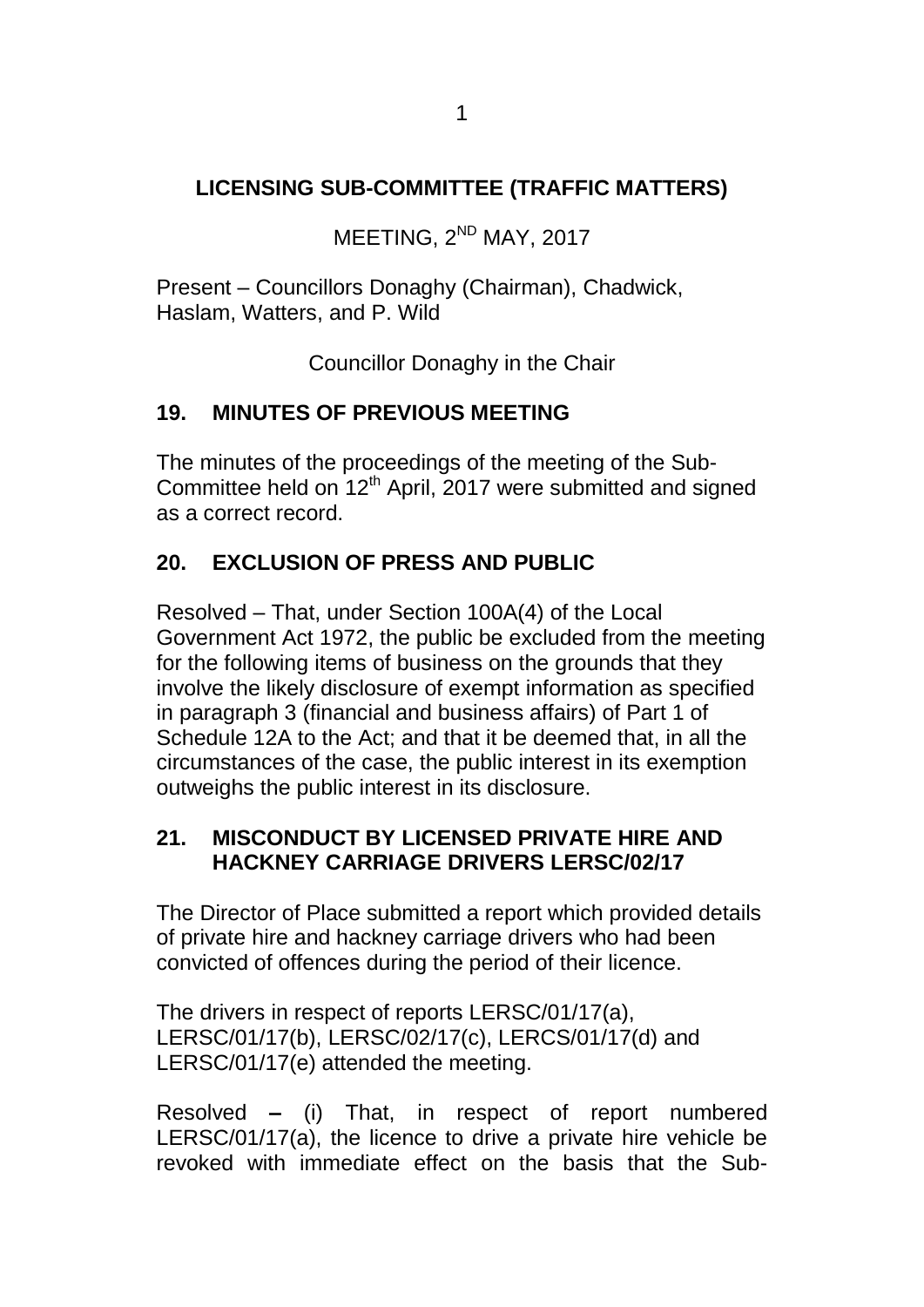Committee are not satisfied that he is a fit and proper person to hold a licence at this time.

In coming to its decision, the Sub-Committee was mindful of its duty to protect the public and the offences from December, 2015 and September, 2016 of exceeding the statutory speed limit on a public road resulting in fixed penalties are minor traffic offences under the Council's policy.

The Sub-Committee also noted its concern that the driver had failed to declare the conviction from December, 2015 in accordance with the conditions of his licence. The Licensing Unit had issued a warning letter to the driver on this occasion reminding of the duty to declare convictions correctly.

Drivers have a duty to adhere to statutory speed limits at all times and exceeding the speed limits can be a real danger to public safety.

The Sub-Committee were also concerned that both offences had occurred within a period of less than 12 months apart.

There is therefore reasonable cause to revoke the licence as a warning and as a deterrent.

(ii) That in respect of report numbered LERSC/01/17(b), the licence to drive a private hire vehicle be revoked with immediate effect on the basis that the Sub-Committee are not satisfied that he is a fit and proper person to hold a licence at this time.

In coming to its decision, the Sub-Committee was mindful of its duty to protect the public and the offence from January, 2016 of failure to give information as to the identity of the driver is a major traffic offence under the Council's Policy.

The Sub-Committee were concerned that the driver could not confirm whether the original offence related to speeding or failing to comply with a traffic signal.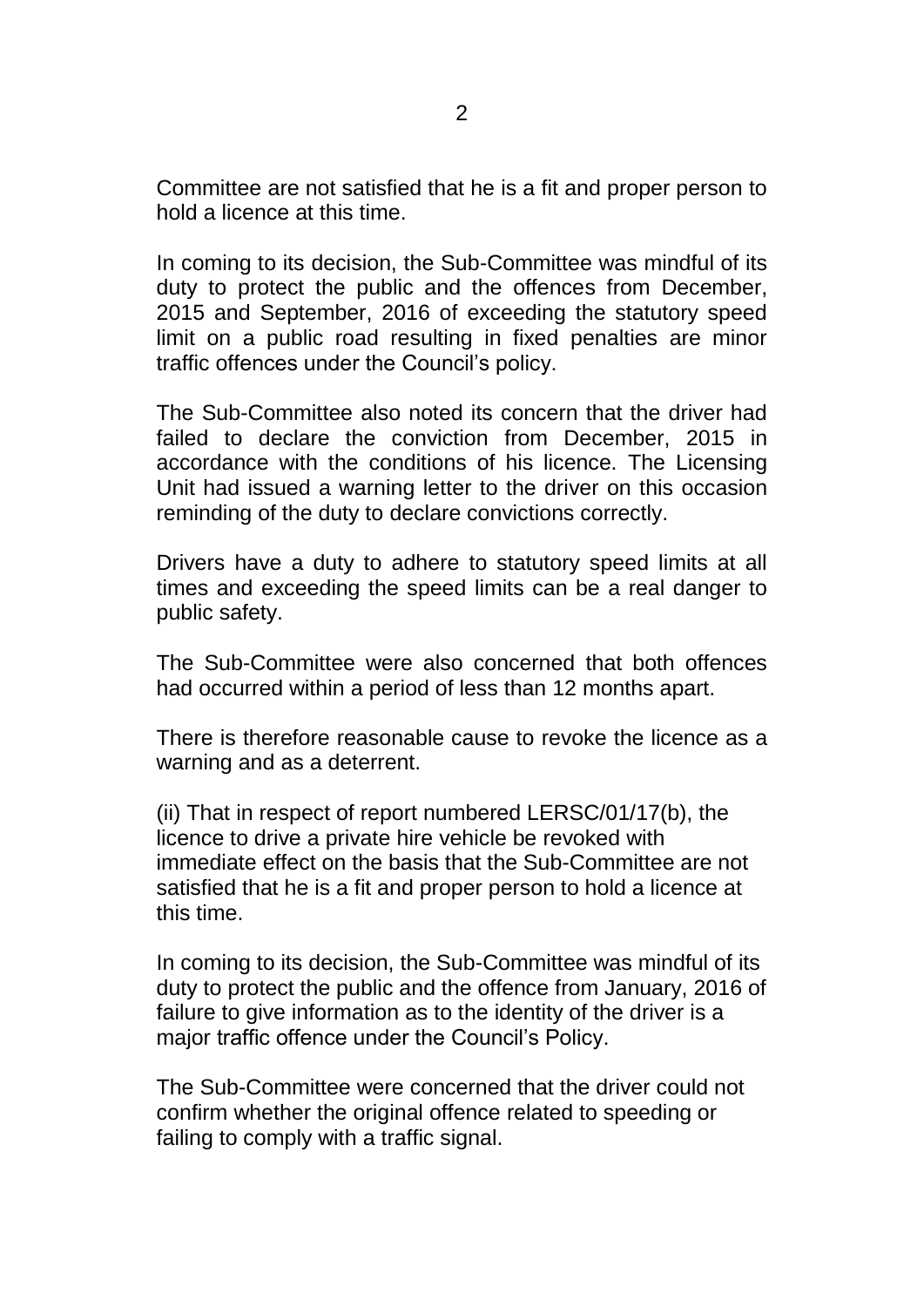The Sub-Committee also noted its concern that the driver had failed to declare the conviction in accordance with the conditions of his licence.

The Sub-Committee also considered the bundle of documents produced by the driver.

Drivers have a duty to adhere to the law at all times. The Sub-Committee noted that the Court had viewed the offence as serious by imposing a large fine and 6 penalty points.

There is therefore reasonable cause to revoke the licence as a warning and as a deterrent.

(iii) That in respect of report numbered LERSC/01/17(c), the licence be suspended for a period of 16 weeks on the basis that the Sub-Committee are not satisfied that he is a fit and proper person to hold a licence at this time.

In coming to its decision, the Sub-Committee was mindful of its duty to protect the public and the offence from January, 2015 of exceeding the statutory speed limit on a public road resulting in a fixed penalty and from September, 2016 of failing to comply with traffic light signals which are minor traffic offences under the Council's Policy.

Drivers have a duty to adhere to statutory speed limits at all times and exceeding the speed limits can be a real danger to public safety.

Drivers have a duty to comply with traffic signals at all times and not abiding by the signals can be a real danger to public safety.

Drivers have a duty to adhere to the law at all times.

There is therefore reasonable cause to suspend the licence as a warning and as a deterrent.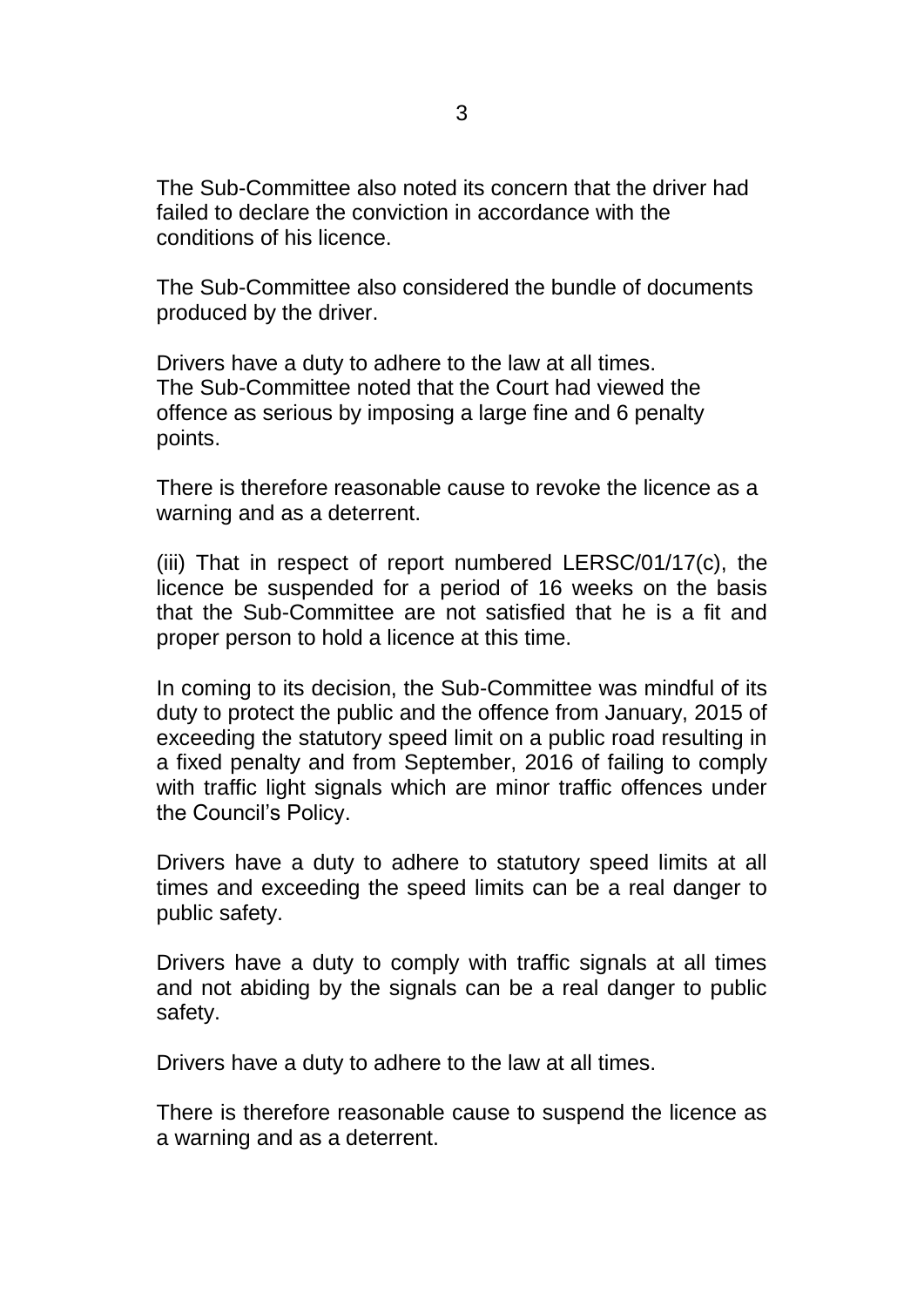(iv) That in respect of report numbered LERSC/08/16(d), the licence to drive a private hire vehicle be suspended for a period of 12 weeks on the basis that the Sub-Committee are not satisfied that he is a fit and proper person to hold a licence at this time.

In coming to its decision, the Sub-Committee was mindful of its duty to protect the public and that the offences from April, 2012, May, 2015 and August, 2016 of exceeding the statutory speed limit on a public road resulting in fixed penalties are minor offences under the Council's Policy.

Drivers have a duty to adhere to statutory speed limits at all times and exceeding the speed limits can be a real danger to public safety.

The Sub-Committee were concerned that the driver was developing a pattern of bad driving habits.

There is therefore reasonable cause to suspend the licence as a warning and as a deterrent.

(v) That, in respect of report numbered LERSC/08/16(e), the licences to drive a private hire and hackney vehicle be revoked with immediate effect on the basis that the Sub-Committee are not satisfied that he is a fit and proper person to hold a licence at this time.

In coming to its decision, the Sub-Committee was mindful of its duty to protect the public and that the offence from August, 2016 of exceeding the statutory speed limit on a public road resulting in a fixed penalty is a minor offence under the Council's Policy.

The Sub-Committee also noted its concern that the driver had failed to declare the conviction in accordance with the conditions of his licence.

Drivers have a duty to adhere to statutory speed limits at all times and exceeding the speed limits can be a real danger to public safety.